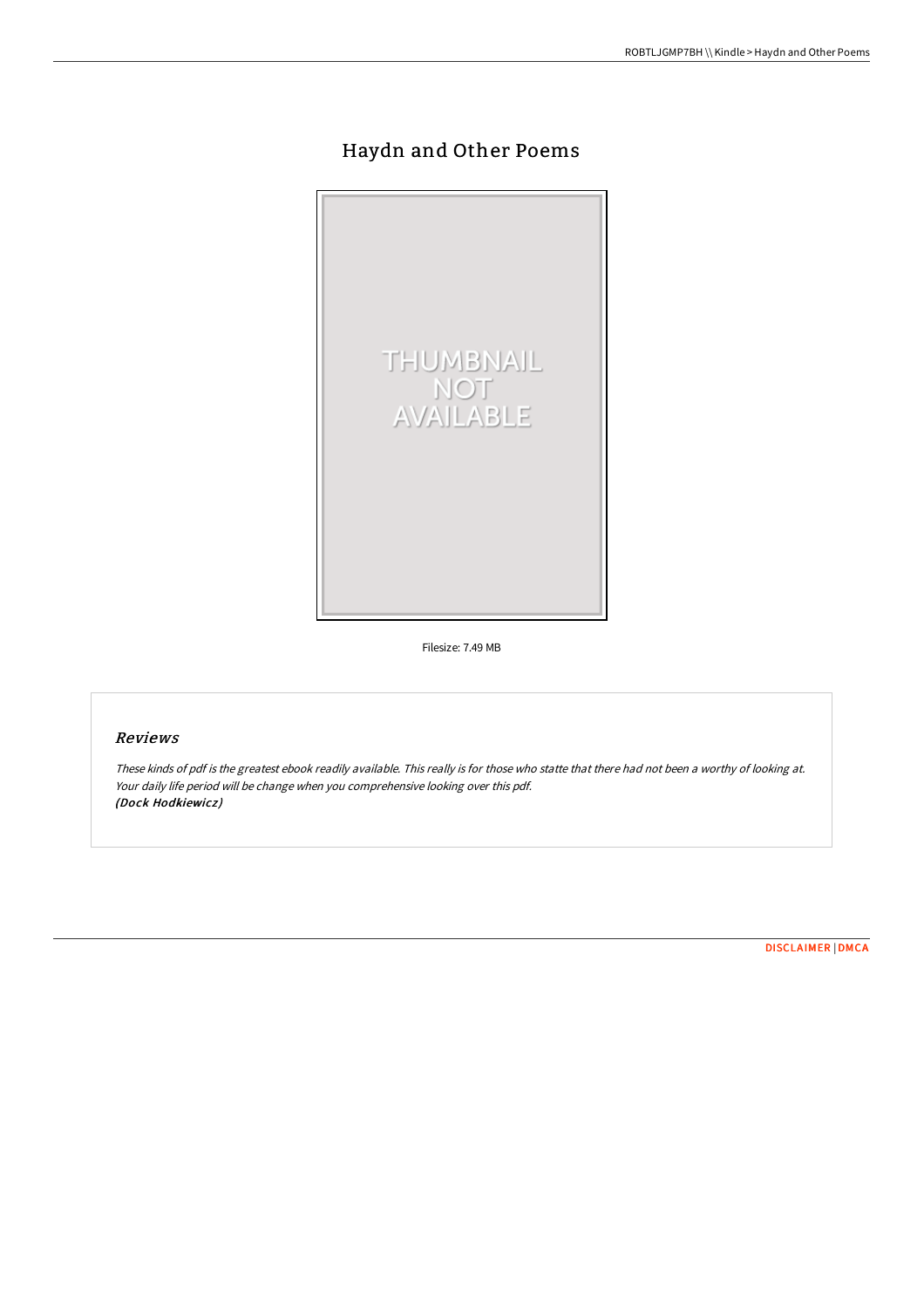## HAYDN AND OTHER POEMS



To download Haydn and Other Poems PDF, make sure you access the hyperlink below and download the file or get access to additional information which are in conjuction with HAYDN AND OTHER POEMS ebook.

RareBooksClub. Paperback. Book Condition: New. This item is printed on demand. Paperback. 26 pages. Original publisher: Washington, D. C. : U. S. Dept. of Transportation, Federal Aviation Administration, 2008 OCLC Number: (OCoLC)317042440 Subject: Automobiles -- Transportation -- Training of -- United States -- Safety measures. Excerpt: . . . 3 31 2008 AC 150 5210-20 Change 1 Parked aircraft may still have their engines running, so be aware of the hazards of jet blast or prop wash, which may overturn vehicles. Before an aircraft engine is started, the aircrafts red flashing beacons must be on. In some instances, propellers and engine spinners are marked to indicate when the engine is operating. A pilots ability to maneuver quickly on the ground is limited. Propellers and jet engines can cause significant damage and injury to personnel. In addition, cockpit visibility prohibits the pilot from seeing under the nose or behind the aircraft and limits the pilots ability to avoid ground vehicles. 2. 3. Nighttime and Poor Weather Driving Conditions. Poor weather conditions ( snow, fog, rain, etc. ) might obscure visual cues, roadway markings, and airport signs. Vehicle operators should remain vigilant of their surroundings and operating boundaries. Watch out for snow removal equipment and aircraft operating in the vicinity under low-visibility conditions. There are additional risks present under these conditions. Section 3. Driving on the Movement Areas Drivers who are authorized to drive on the movement area require more training and vigilance since there are dangers associated with this area that are not present on non-movement areas. In addition to the principals for driving on the non-movement area, drivers who have access to the movement area must be cognizant of the meaning of airfield signs, markings, and lighting configurations. Additionally, they must be able to communicate with air traffic control (...

e Read Haydn and Other [Poems](http://www.bookdirs.com/haydn-and-other-poems.html) Online  $\mathbf{m}$ [Download](http://www.bookdirs.com/haydn-and-other-poems.html) PDF Haydn and Other Poems